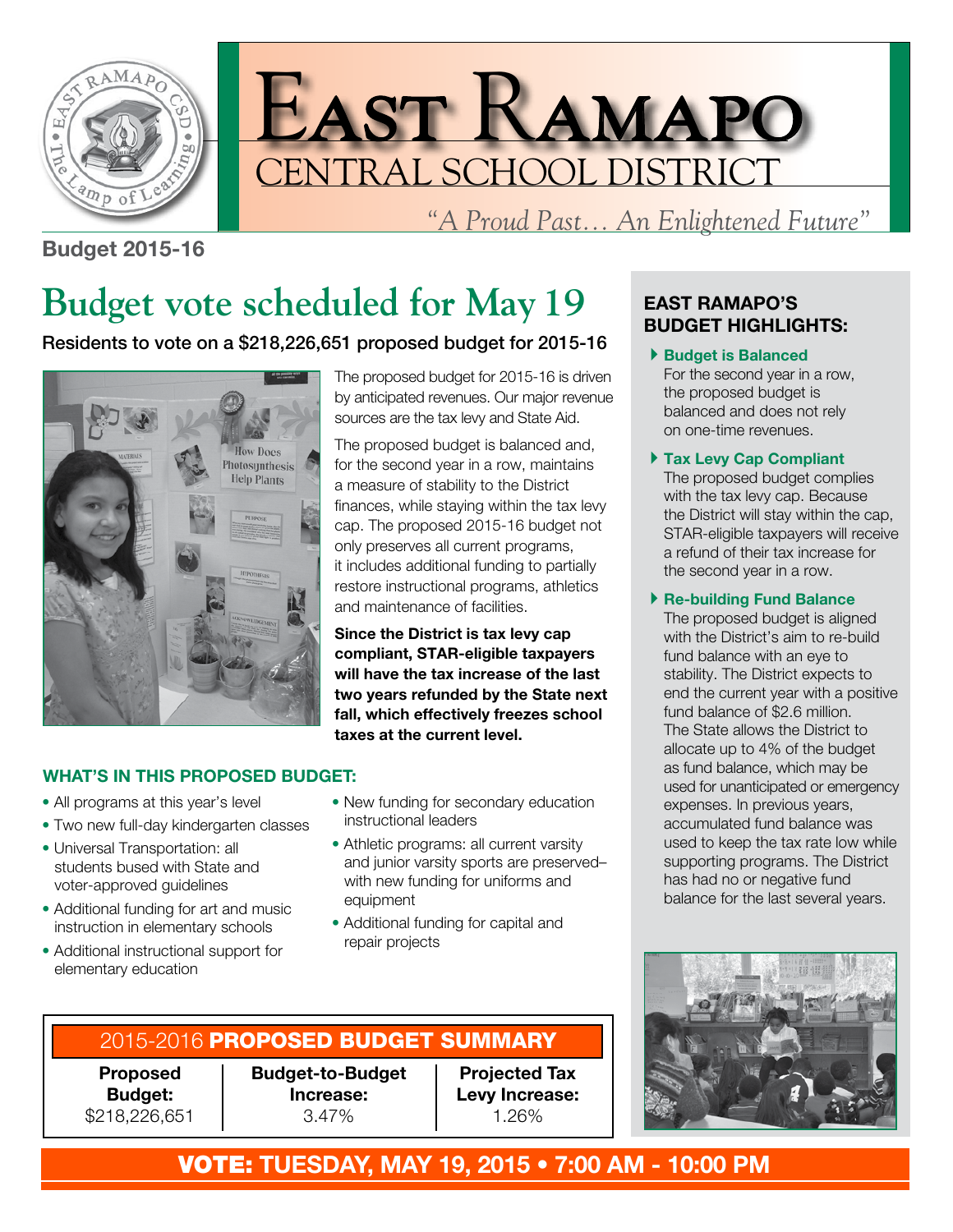#### **Message to the Community**

*I am pleased to present to you the proposed 2015-16 budget. The overall budget outlook for 2015-16 is positive. For the first time in recent years the District is allocating funds to partially restore programs in both elementary and secondary education, as well as capital repair projects. It is a start.* 

*This year, we have worked hard in procuring competitive grants to help support general fund expenses and these efforts will continue in 2015-16. These grants have supported the activities of our dedicated staff who have worked tirelessly to meet the needs of our students, especially in the context of implementing Common Core standards. I am excited to share that the District is procuring a new reading program for grades K-6 to be fully implemented in the next year.*

*I am looking forward to working with staff, parents, students and community members in our shared commitment to providing a high quality educational program for each of our students.*

> — Dr. Joel M. Klein *Superintendent of Schools*

## 4**Components of the Proposed Budget**



## 4**Proposed Budget Summary**

|                                                                           | <b>PROPOSED BUDGET</b><br>2015-2016 | <b>CONTINGENCY</b><br><b>BUDGET</b><br>2015-2016 | <b>CHANGE</b> |  |  |  |
|---------------------------------------------------------------------------|-------------------------------------|--------------------------------------------------|---------------|--|--|--|
| <b>Administrative Component</b>                                           | \$17,298,998                        | 17.098.998                                       |               |  |  |  |
| <b>Capital Component</b>                                                  | \$20,973,960                        | 20.573.960                                       |               |  |  |  |
| <b>Program Component</b>                                                  | \$179,953,693                       | 178.731.617                                      |               |  |  |  |
| <b>TOTAL BUDGET</b>                                                       | \$218,226,651                       | 216,404,575                                      | 1,822,076     |  |  |  |
| <b>Resulting est. property</b><br>tax levy for the 2015-16<br>school year | \$146,776,896                       | 144,954,820                                      | 1,822,076     |  |  |  |

## 4**East Ramapo Highlights**

- Pomona Middle School was the focus of much activity as several grants were implemented this year, including the extended learning time grant and the community schools grant. Community schools grant activities include expanded afterschool clubs and sports, assemblies, and evening activities for families. Clubs supported through the grant include the Environmental and Weather Club, Newspaper, Builders Club/PBIS, Advisory Committee-Builder Future Leaders and Science Olympiad.
- More than 70 students in grades 6-12 participated in the East Ramapo Marching Band this year under the direction of Mike Smith. The band performed at football and basketball games, marched in parades throughout Rockland County and competed at the MAC Championships.
- East Ramapo athletes continue to excel:
	- - *The Spring Valley Boys Basketball team finished the season with a record of 23-2. They won the League 2A, Section Class A, NYS Regional Championships and were ranked #3 in New York State. Senior Rickey McGill was named Section 1 MVP, League Player of the Year, and to the All State, All Section, All Conference and All League Teams. Kai Mitchell was also named to the All Section, All Conference and All League teams,while Jamarr Joseph was selected for the All Conference and All League teams. Coach Willie Worsley was named County, League and Section 1 Coach of the Year.*
- *The East Ramapo Wrestling Team placed 9th in Section 1 – their best record and finish in over 25 years. Trey Wardlaw was a Sectional Champion, and teammates Romello Bradley, Anthony Romero, and Marcus Stroud were named to the All Section team.*
- *Spring Valley Track & Field team member Judguni Desrosiers was Sectional Champion in both the 55- and 300-meter runs.*
- *Ramapo Track & Field team member Parris Heath was a State qualifier in the Shot Put.*
- *Spring Valley Football player Rickey McGill was named to the All Section team.*
- With the support of State "bullet aid" from Senator David Carlucci and Assemblywoman Ellen Jaffee, students at both high schools put on fall and spring theatrical productions.
	- *The Ramapo High School fall drama was "The Show", a play written by two graduates of the school. Ramapo students also performed "Rent – the School Edition" in March.*
	- *The Spring Valley Thespians performed in "Midsummer/ Jersey" an updated re-telling of Shakespeare's "A Midsummer Night's Dream" in November, and presented "West Side Story" in March.*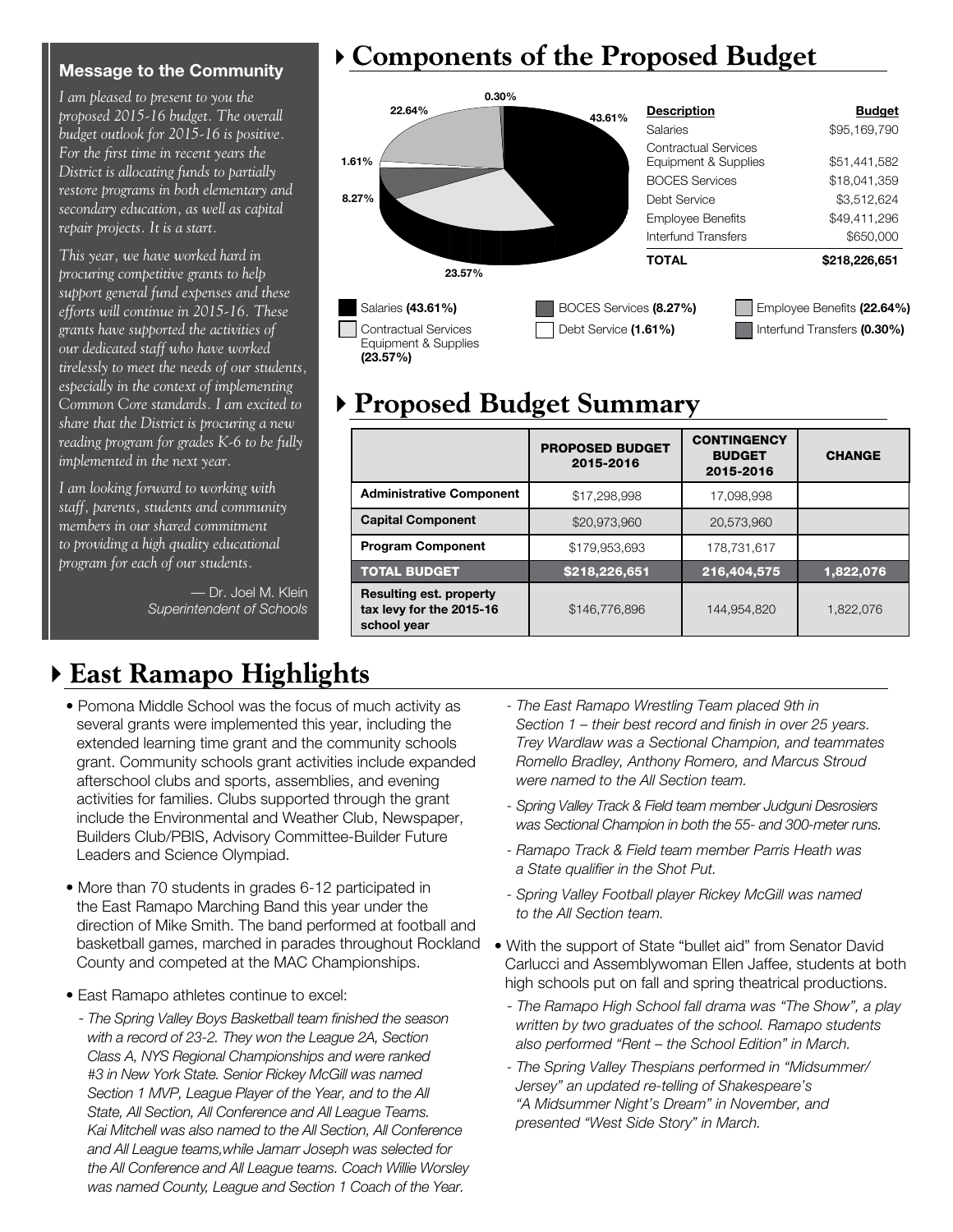## 4**District Budget Notice East Ramapo Central School District 2015-16**3

| <b>OVERALL BUDGET PROPOSAL</b>                                                                                                                                    |    | <b>Budget Adopted for the</b><br>2014-15 School Year |               | <b>Budget Proposed for the</b><br>2015-16 School Year |    | <b>Contingency Budget for</b><br>the 2015-16 School Year * |  |
|-------------------------------------------------------------------------------------------------------------------------------------------------------------------|----|------------------------------------------------------|---------------|-------------------------------------------------------|----|------------------------------------------------------------|--|
| Total Budgeted Amount, Not Including Separate Propositions                                                                                                        | \$ | 210,909,476                                          | \$            | 218,226,651                                           | \$ | 216,404,575                                                |  |
| Increase/Decrease for the 2015-16 School Year                                                                                                                     |    |                                                      | $\mathcal{L}$ | 7,317,175                                             | \$ | 5,495,099                                                  |  |
| Percentage Increase/Decrease in Proposed Budget                                                                                                                   |    |                                                      |               | 3.47%                                                 |    | 2.61%                                                      |  |
| Change in the Consumer Price Index                                                                                                                                |    |                                                      |               | 1.62%                                                 |    |                                                            |  |
| A. Proposed Tax Levy to Support the Total Budgeted Amount                                                                                                         | \$ | 144,954,820                                          | \$            | 146,776,896                                           |    |                                                            |  |
| B. Levy to Support Library Debt, if Applicable                                                                                                                    | \$ |                                                      | \$            |                                                       |    |                                                            |  |
| C. Levy for Non-Excludable Propositions, if Applicable **                                                                                                         | \$ |                                                      | \$            |                                                       |    |                                                            |  |
| D. Total Tax Cap Reserve Amount Used to Reduce<br>Current Year Levy                                                                                               | \$ |                                                      | \$            |                                                       |    |                                                            |  |
| E. Total Proposed School Year Tax Levy $(A + B + C - D)$                                                                                                          | \$ | 144,954,820                                          | \$            | 146,776,896                                           | \$ | 144,954,820                                                |  |
| F. Permissible Exclusions to the School Tax Levy Limit                                                                                                            | \$ | 1,691,955                                            | \$            | 1,214,593                                             |    |                                                            |  |
| G. School Tax Levy Limit, Excluding Levy for<br>Permissible Exclusions                                                                                            | \$ | 143,262,865                                          | \$            | 145,562,303                                           |    |                                                            |  |
| H. Total Proposed Tax Levy for School Purposes, Excluding<br>Permissible Exclusions and Levy for Library Debt, Plus<br>Prior Year Tax Cap Reserve (E - B - F + D) | \$ | 143,262,865                                          | \$            | 145,562,303                                           |    |                                                            |  |
| I. Difference: (G - H); (Negative Value Requires 60.0% Voter<br>Approval - See Note Below Regarding Separate Propositions)**                                      | \$ | 0                                                    | \$            | 0                                                     |    |                                                            |  |
| Administrative Component                                                                                                                                          | \$ | 18,086,411                                           | \$            | 17,298,998                                            | \$ | 17,098,998                                                 |  |
| Program Component                                                                                                                                                 | \$ | 175,592,063                                          | \$            | 179,953,693                                           | \$ | 178,731,617                                                |  |
| Capital Component                                                                                                                                                 | \$ | 17,231,002                                           | \$            | 20.973.960                                            | \$ | 20,573,960                                                 |  |
|                                                                                                                                                                   |    |                                                      |               |                                                       |    |                                                            |  |

**\* Statement of assumptions made in projecting a contingency budget for the 2015-16 school year, should the proposed budget be defeated: Reduction of selected administrative, instructional and other expenses.**

List Separate Propositions that are not included in the Total Budgeted Amount: (Tax Levy associated with propositions not eligible for exclusion may affect property tax levy limit and voter approval requirements)

| <b>Description</b> | Amount |  |  |
|--------------------|--------|--|--|
| NONE               | JШ     |  |  |

|                                                            | Under the Budget Proposed for the 2015-16 School Year |
|------------------------------------------------------------|-------------------------------------------------------|
| <b>Estimated Basic STAR Exemption Savings<sup>1</sup>:</b> | \$1.110                                               |

The annual budget vote for the fiscal year 2015-2016 by the qualified voters of the East Ramapo Central School District, Rockland County, New York, will be held at Lime Kiln Elementary School, Summit Park Elementary School, Kakiat Elementary School, Ramapo High School, Hillcrest School, Spring Valley High School, Louis Kurtz Civic Center, Chestnut Ridge Middle School, Margetts Elementary School and Hempstead Elementary School in said district on Tuesday, May 19, 2015 between the hours of 7:00 am and 10:00 pm, prevailing time, at which time the polls will be opened to vote by voting ballot or machine.

1 The basic school tax relief (STAR) exemption is authorized by section 425 of the Real Property Tax Law.

## 4**On the Ballot**

PROPOSITION #1: 2015-16 BUDGET: Shall the Annual Budget of the School District, as proposed, in the amount of \$218,226,651 be adopted and a tax levied?

CANDIDATES: There are three open seats on the Board of Education for terms beginning on July 1, 2015 and ending on June 30, 2018. Check the District website for a sample ballot listing the candidates for each seat: www.eram.k12.ny.us.

### 4**What a Contingency Budget Means for East Ramapo**

The Board of Education has two options if the 2015-16 budget is not approved by a majority of voters on May 19th. The Board may either put up the same or a revised budget for another vote, or it may move to adopt a contingency budget.

Under the tax levy cap, the contingency budget would allow no increase in the tax levy – effectively a 0% cap. In that event, \$1.822 million would be cut from the proposed budget. This means \$1.225 million of planned program restorations would be eliminated as well as an additional \$600,000 cuts in existing programs. This might include athletic and extra-curricular activities at the high schools and middle schools, and elimination of elective classes.